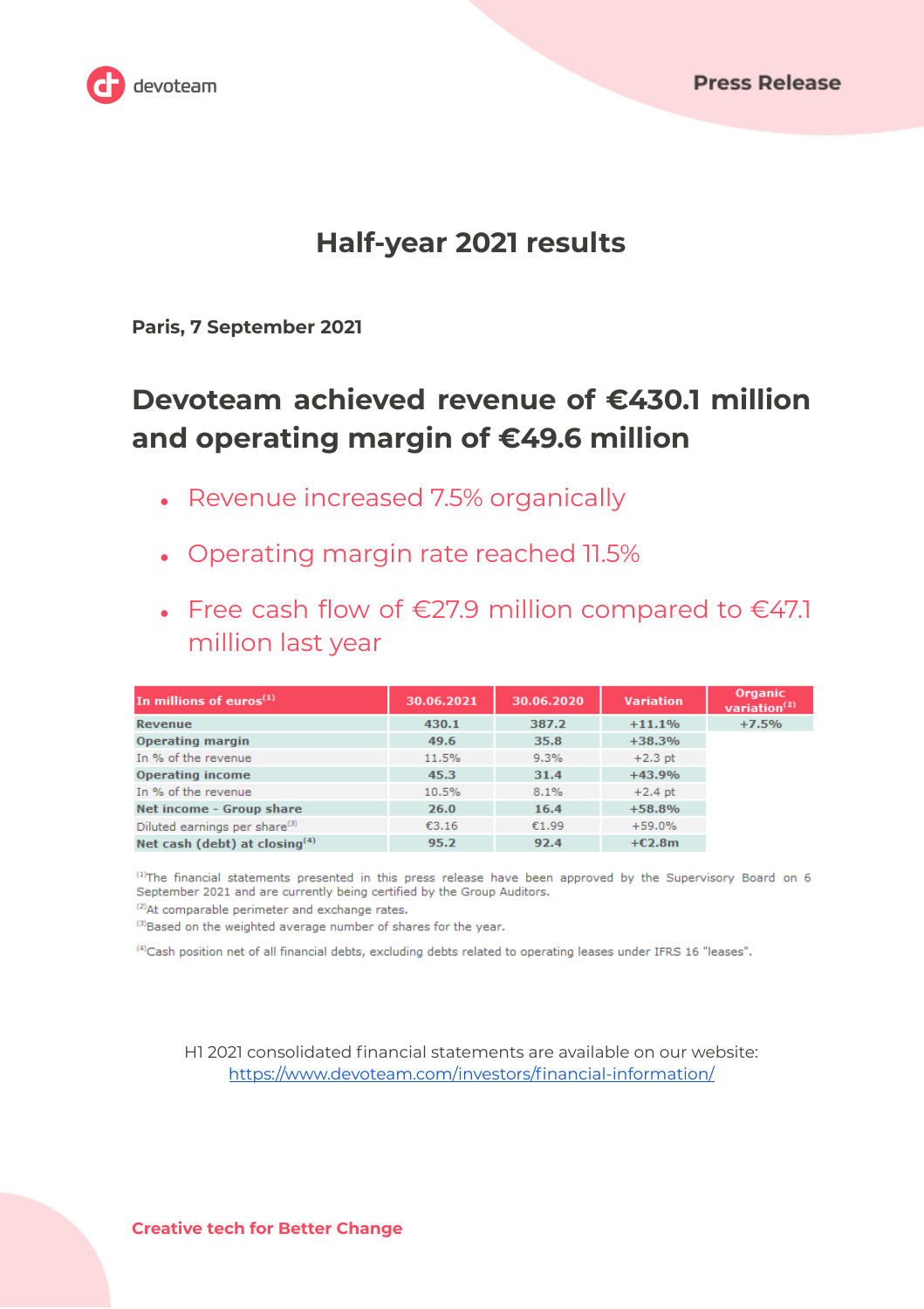

## Results for the first half of 2021

**Revenue** reached €430.1 million for the first half of 2021, growing 11.1% compared to the same period last year and 7.5% at constant scope and exchange rates. Changes in scope had a positive impact of 3.8 points of growth while variations in exchange rates had a negative impact of -0.2 point of growth.

The **operating margin** stood at €49.6 million and 11.5% of the revenue in the first half of 2021, including €4.4 million from short-time work subsidies. The activity also benefited from less vacation leaves due to repeated lockdowns across Europe which the Group expects to be caught-up during the following semester.

The **operating income** amounted to €45.3 million.

**Non recurring expenses** mainly incurred in Germany with continuing restructuring costs for €2.1 million and a further goodwill impairment for €2.9 million, partly balanced by a gain on disposal of the minority shareholding in Siticom GmbH.

The **financial result** at -€2.7 million primarily included a €1.3 million charge related to a new revolving credit facility and a €0.5 million interest expense on the bond issue.

**Tax expenses** totaled €12.5 million, representing 29.5% of profit before tax, compared to 36.4% in the first half of 2020.

The **Group share of net income** increased by 58.8% from €16.4 million in the first half of 2020 to €26 million in the first half of 2021.

On 30 June 2021, the **net cash** was €95.2 million compared to €119.8 million on 31 December 2020. The free cash flow in the first half of 2021 was €27.9 million compared to €47.1 million for the same period last year.

### Headcount and utilization rate

At 30 June 2021, the Group employed 8238 people.

The headcount increased 560 during the semester plus an additional 55 employees coming from acquisition. The attrition rate stood at 29% in the same period.

In the first half of 2021, the Group recorded a utilization rate of internal resources of 82.3%.

**Creative tech for Better Change**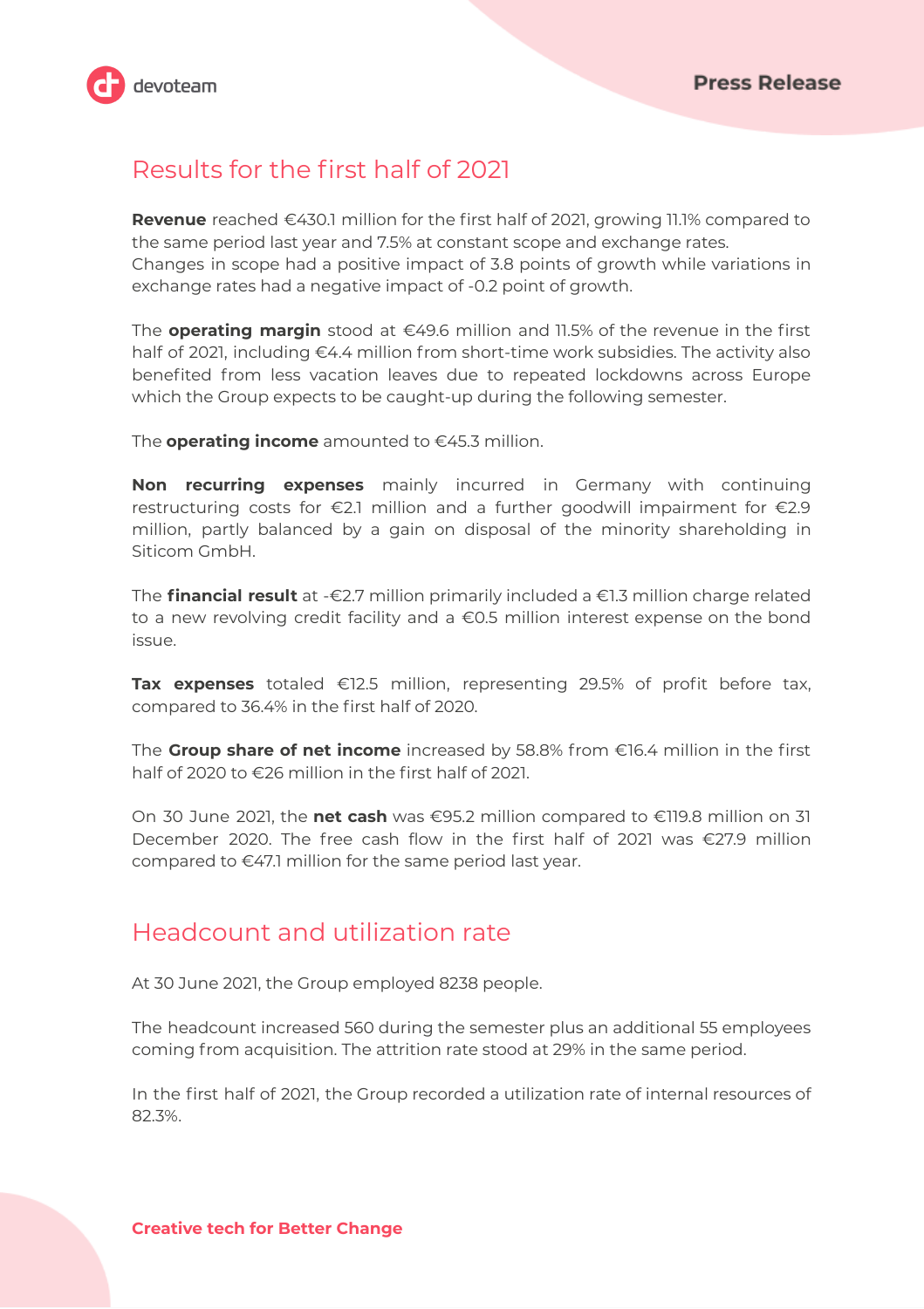

# Changes in scope

The Group completed two new acquisitions :

- Integrity in Portugal in July (85 employees)
- Cloudeon in Denmark and Lithuania in early September (100 employees)

In addition, the Group sold a controlling stake in Studio Vues in Norway and finalised the disposal of its minority shares in Siticom GmbH in Germany.

# Financial calendar

Next event:

- Full-year 2021 results: 8 March 2022.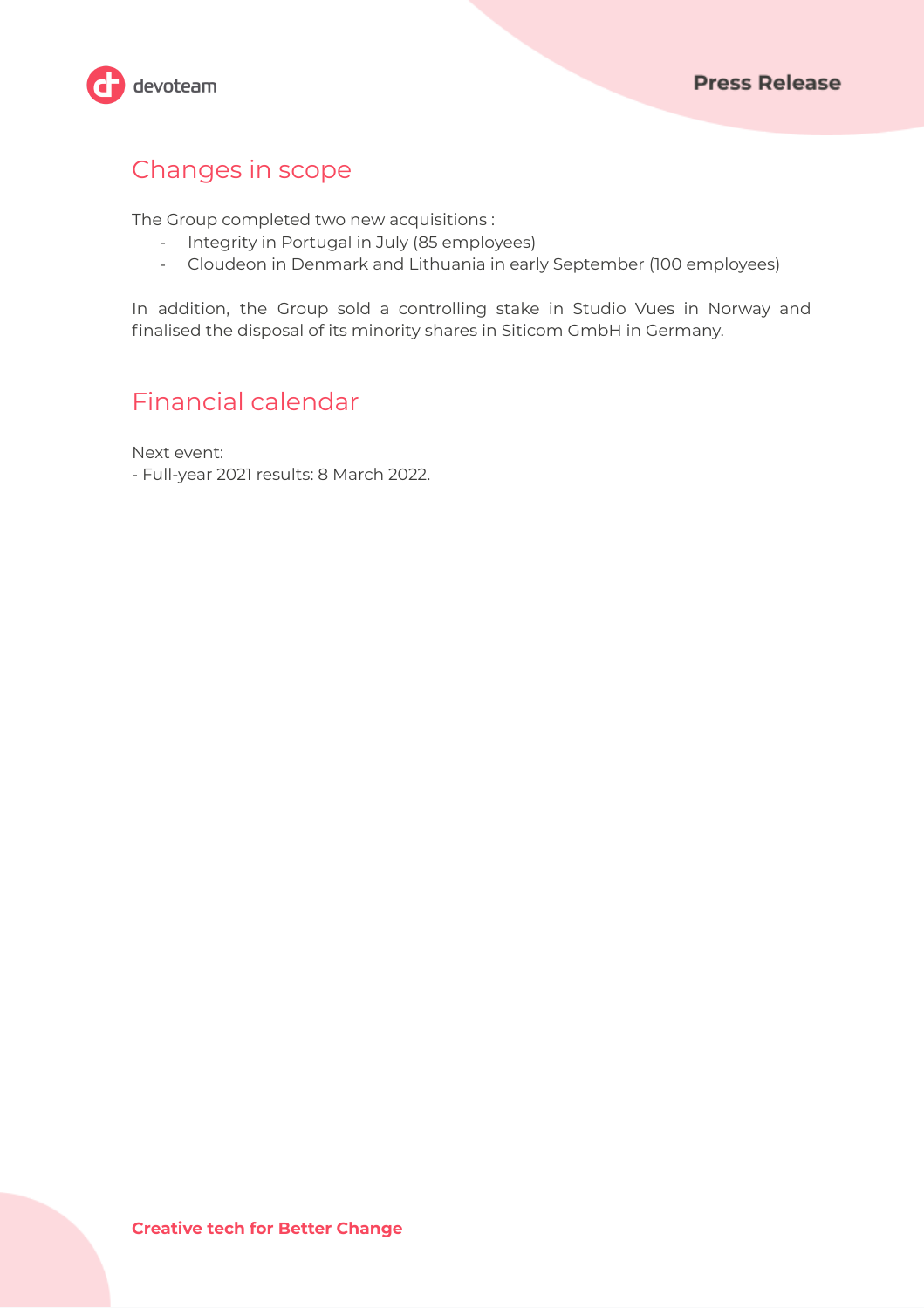### **Appendix**

# Revenue and operating margin by operating segment, and pro forma information for 2020

| In millions of euros        |         |       | H1 2021 H1 2020 H2 2020 | 2020   |
|-----------------------------|---------|-------|-------------------------|--------|
| <b>France</b>               |         |       |                         |        |
| Group contribution          | 193.0   | 173.6 | 167.9                   | 341.5  |
| Variation                   | 11.2%   |       |                         |        |
| L-f-I variation             | 9.0%    |       |                         |        |
| Operating margin            | 23.6    | 19.0  | 22.8                    | 41.8   |
| In % of Group contribution  | 12.2%   | 10.9% | 13.6%                   | 12.2%  |
| <b>International</b>        |         |       |                         |        |
| Group contribution          | 240.2   | 216.4 | 207.9                   | 424.3  |
| Variation                   | 11.0%   |       |                         |        |
| L-f-I variation             | 6.4%    |       |                         |        |
| Operating margin            | 31.3    | 20.2  | 23.0                    | 43.2   |
| In % of Group contribution  | 13.0%   | 9.3%  | 11.1%                   | 10.2%  |
| <b>HQ &amp; divestments</b> |         |       |                         |        |
| Group contribution          | (3.1)   | (2.7) | (2.7)                   | (5.4)  |
| Operating margin            | (5.2)   | (3.3) | (8.0)                   | (11.3) |
| <b>Total</b>                |         |       |                         |        |
| Group contribution          | 430.1   | 387.2 | 373.1                   | 760.4  |
| Variation                   | 11.1%   |       |                         |        |
| L-f-I variation             | 7.5%    |       |                         |        |
| Currency impact             | $-0.2%$ |       |                         |        |
| Perimeter impact            | 3.8%    |       |                         |        |
| Operating margin            | 49.6    | 35.8  | 37.8                    | 73.7   |
| In % of Group contribution  | 11.5%   | 9.3%  | 10.1%                   | 9.7%   |

Of which impact of the significant acquisitions on the Group contribution:

| In millions of euros                           |      | H <sub>1</sub> 2021   H <sub>1</sub> 2020   H <sub>2</sub> 2020 | 2020 |
|------------------------------------------------|------|-----------------------------------------------------------------|------|
| <b>France</b>                                  | 3.8  |                                                                 |      |
| Ysance, consolidated as of 31<br>December 2020 | 3.8  |                                                                 |      |
| <b>International</b>                           | 10.9 |                                                                 |      |
| Inviso, consolidated as of 1 July<br>2020      | 4.9  |                                                                 |      |
| Fourcast, consolidated as of 1<br>August 2020  | 4.2  |                                                                 |      |
| Nubalia, consolidated as of 1 March<br>2021    | 1.8  |                                                                 |      |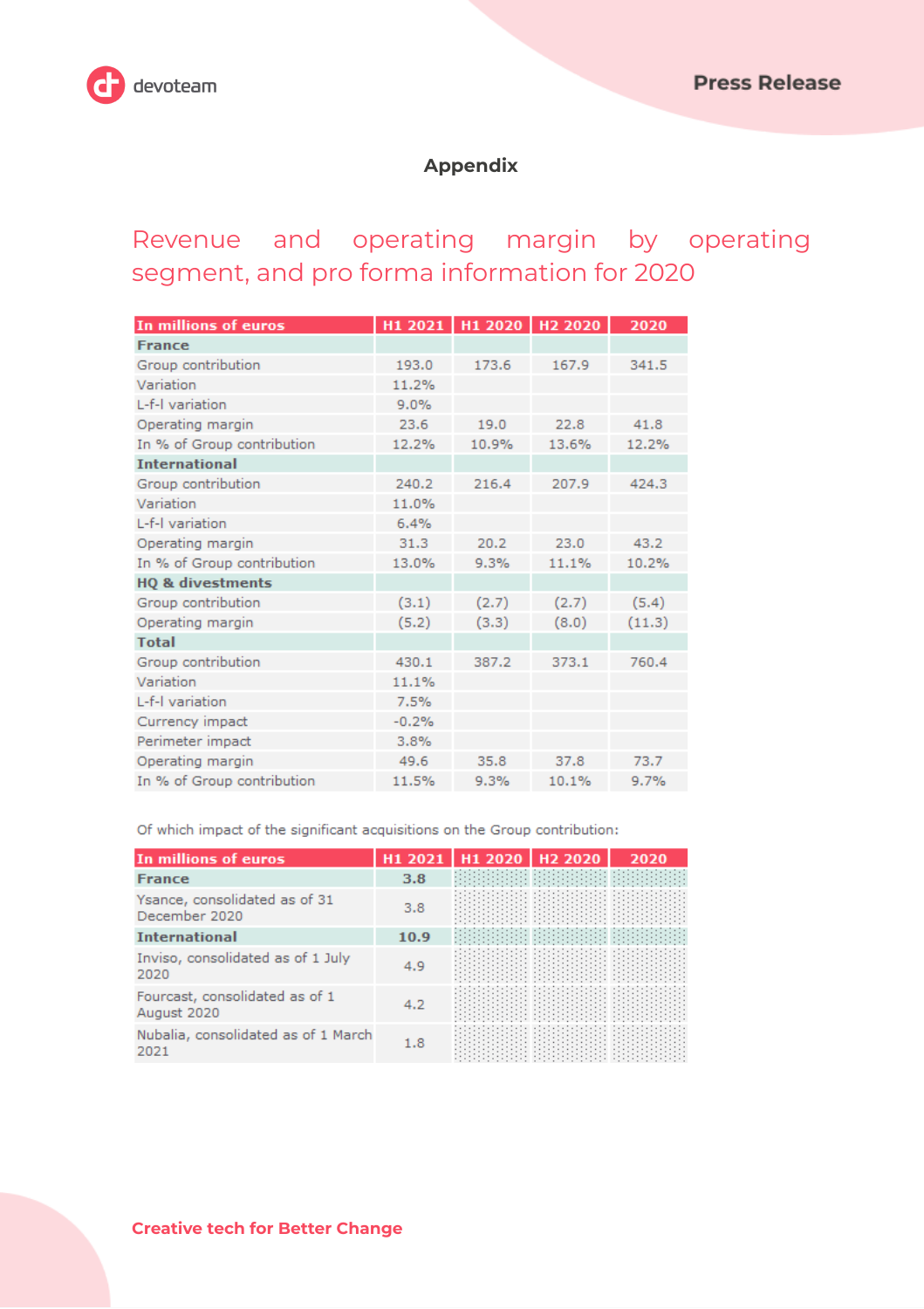

# Customer segmentation in the first half of 2021



## Top 10 customers in the first half of 2021

**Top 3 (12%)** BNP Paribas Société Générale Major electricity provider

**Next 7 (14%)** ENGIE CA/CL Liberty Global Carrefour IKEA SNCF AXA

### Utilization rate of internal resources

|       | H <sub>1</sub> 2020   H <sub>2</sub> 2020 | 2020  | H12021 |
|-------|-------------------------------------------|-------|--------|
| 80.4% | 80.8%                                     | 80.6% | 82.3%  |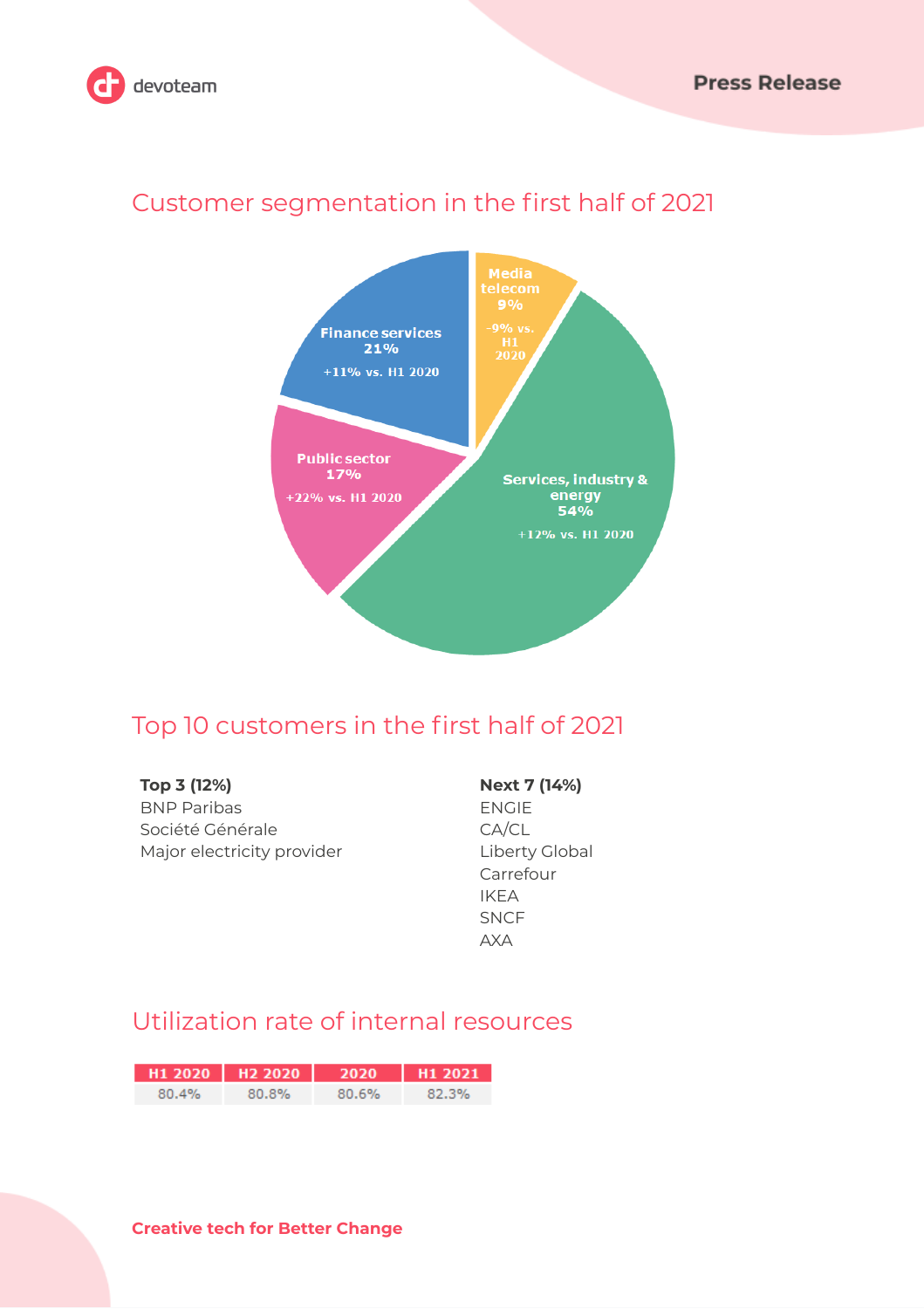

# Balance sheet

| In millions of euros                  | 30.06.2021 | 31.12.2020 | 30.06.2020 |
|---------------------------------------|------------|------------|------------|
| <b>Assets</b>                         |            |            |            |
| Goodwill                              | 157.3      | 146.7      | 132.4      |
| Non-current assets                    | 95.5       | 75.0       | 78.7       |
| Current assets                        | 350.7      | 304.6      | 293.9      |
| Net cash $(debt)^{(1)}$               | 95.2       | 119.8      | 92.4       |
| <b>Total assets</b>                   | 698.7      | 646.1      | 597.4      |
| <b>Liabilities</b>                    |            |            |            |
| Group shareholders' equity            | 209.6      | 214.7      | 209.7      |
| Minority shareholders' equity         | 14.5       | 16.5       | 16.1       |
| Long term liabilities                 | 82.6       | 70.3       | 55.9       |
| <b>Current liabilities</b>            | 392.0      | 344.6      | 315.7      |
| <b>Total equity &amp; liabilities</b> | 698.7      | 646.1      | 597.4      |

<sup>(1)</sup>Cash position net of all financial debts, excluding debts related to operating leases under IFRS 16 "leases".

### Net cash

| In millions of euros                                           | 30.06.2021               | 31.12.2020               | 30.06.2020               |
|----------------------------------------------------------------|--------------------------|--------------------------|--------------------------|
| Short-term investments                                         | 10.2                     | 10.1                     | 0.1                      |
| Cash at bank $(2)$                                             | 123.8                    | 144.5                    | 127.9                    |
| Bank overdrafts (liability)                                    | (2.9)                    | (1.5)                    | (2.2)                    |
| <b>Cash and cash equivalents</b>                               | 131.1                    | 153.1                    | 125.9                    |
| <b>Cash management assets</b>                                  |                          |                          |                          |
| <b>Bonds</b>                                                   | ۰                        |                          | (29.9)                   |
| Obligations under finance leases                               | ۰                        | $\overline{\phantom{a}}$ | $\overline{\phantom{a}}$ |
| Draw-downs on bank and similar facilities and other borrowings | (3.5)                    | (1.7)                    | (1.6)                    |
| Long-term borrowings                                           | (3.5)                    | (1.7)                    | (31.5)                   |
| <b>Bonds</b>                                                   | (30.0)                   | (30.4)                   | (0.9)                    |
| Obligations under finance leases                               | ۰                        |                          | (0.0)                    |
| Draw-downs on bank and similar facilities and other borrowings | (2.5)                    | (1.2)                    | (1.1)                    |
| <b>Short-term borrowings</b>                                   | (32.5)                   | (31.6)                   | (2.0)                    |
| <b>Total borrowings</b>                                        | (36.0)                   | (33.3)                   | (33.5)                   |
| Derivative instruments                                         | $\overline{\phantom{a}}$ | $\overline{a}$           | $\overline{\phantom{a}}$ |
| Net cash $(debt)^{(1)}$                                        | 95.2                     | 119.8                    | 92.4                     |
| Of which cash from discontinued operations                     | ۰                        |                          |                          |
| <b>Total Equity</b>                                            | 231.1                    | 231.2                    | 225.8                    |
| <b>Debt to Equity Ratio</b>                                    | $-41.2%$                 | $-51.8%$                 | $-40.9%$                 |

 $^{(1)}$ Excluding debts related to operating leases under IFRS 16 "leases".

<sup>(2)</sup>Including factoring position (net of deposit) for €15.5 million on 30 June 2021, €11.4 million on 31 December 2020 and €14.2 million on 30 June 2020.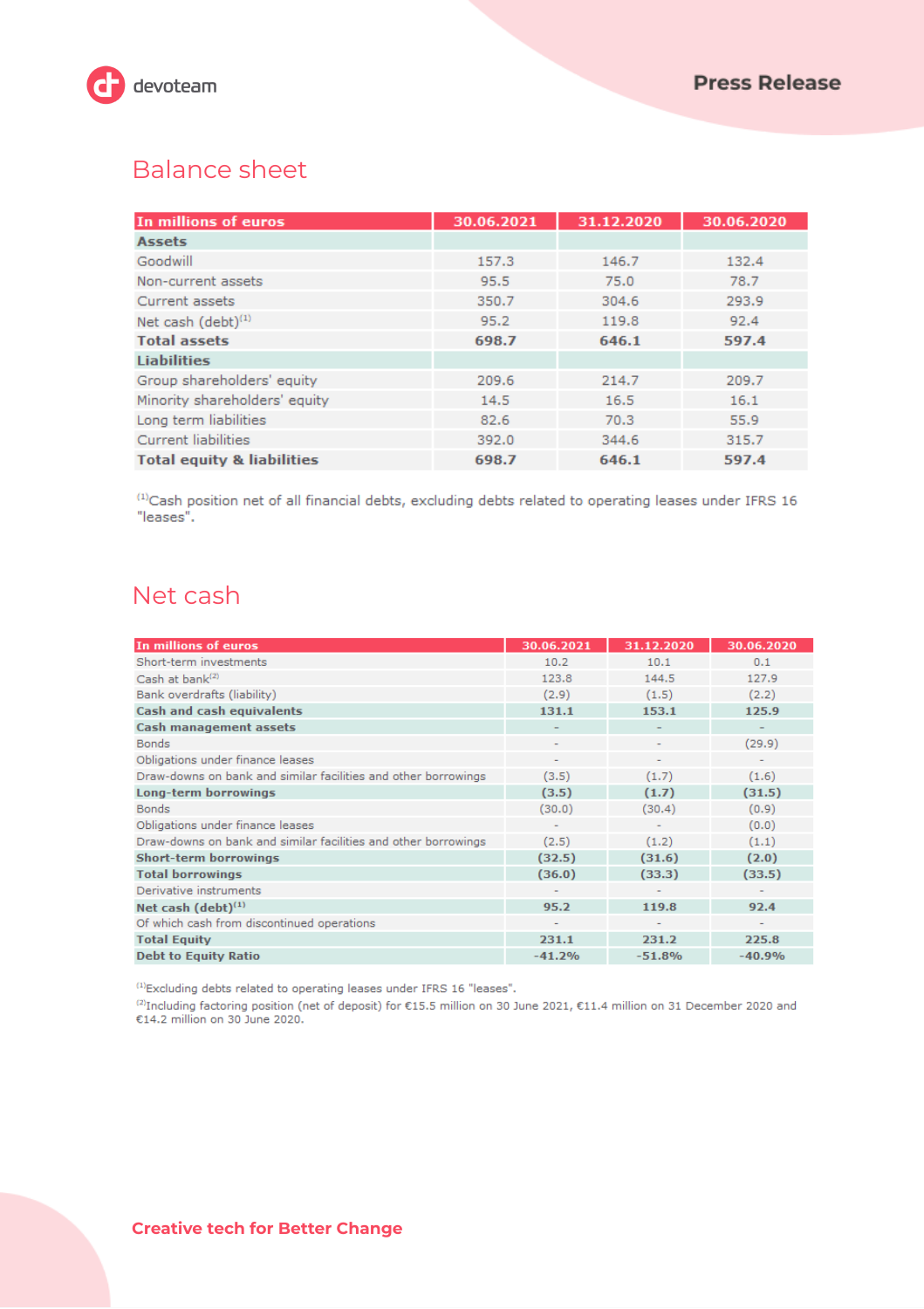

# Changes in exchange rates

| For $E1$           | <b>Average rate</b><br>H1 2021 | <b>Average rate</b><br>H1 2020 | <b>Variation</b> |
|--------------------|--------------------------------|--------------------------------|------------------|
| UAE dirham         | 4.427                          | 4.047                          | $-8.6%$          |
| Swiss franc        | 1.095                          | 1.064                          | $-2.8%$          |
| Czech koruna       | 25.854                         | 26.333                         | 1.9%             |
| Danish krone       | 7.437                          | 7.465                          | 0.4%             |
| Pound sterling     | 0.868                          | 0.875                          | 0.8%             |
| Indonesian rupiah  | 17225.800                      | 16078,000                      | $-6.7%$          |
| Moroccan dirham    | 10.757                         | 10.759                         | 0.0%             |
| Mexican peso       | 24.327                         | 23.843                         | $-2.0%$          |
| Norwegian krone    | 10.176                         | 10.732                         | 5.5%             |
| Zloty              | 4.537                          | 4.412                          | $-2.8%$          |
| Serbian dinar      | 117.619                        | 117.565                        | $-0.0%$          |
| Swedish kronor     | 10.131                         | 10.660                         | 5.2%             |
| Singapore dollar   | 1,606                          | 1.541                          | $-4.0%$          |
| Tunisian dinar     | 3.291                          | 3.150                          | $-4.3%$          |
| Turkish lira       | 9.523                          | 7.149                          | $-24.9%$         |
| US dollar          | 1.205                          | 1.102                          | $-8.6%$          |
| South African rand | 17.524                         | 18.311                         | 4.5%             |

### **Glossary**

France: France.

International: operating activities outside of France.

HQ & divestments: headquarter activities which cannot be allocated directly to the operating segments, and discontinued operations.

It also includes divested activities:

- In 2020: Catalix, deconsolidated from 1 April 2020, and minority interests in Energy Dynamic (deconsolidated from 1 January 2020) and Between Staffing (deconsolidated from 1 October 2020);

- In 2021: minority stake in Siticom GmbH, deconsolidated from 1 June 2021.

Revenue and group contribution: the revenue of an operating segment is the contributive revenue and is defined as the total revenue (internal and external) of the operating segment minus the costs of internal subcontracting. It reflects the contribution of the operating segment to the revenue of the Group produced with its own resources. The sum of the contributions of the operating segments corresponds to the consolidated revenue of the Group.

Operating margin: current operating result excluding the amortization of intangible assets resulting from acquisitions and the cost of share-based payments.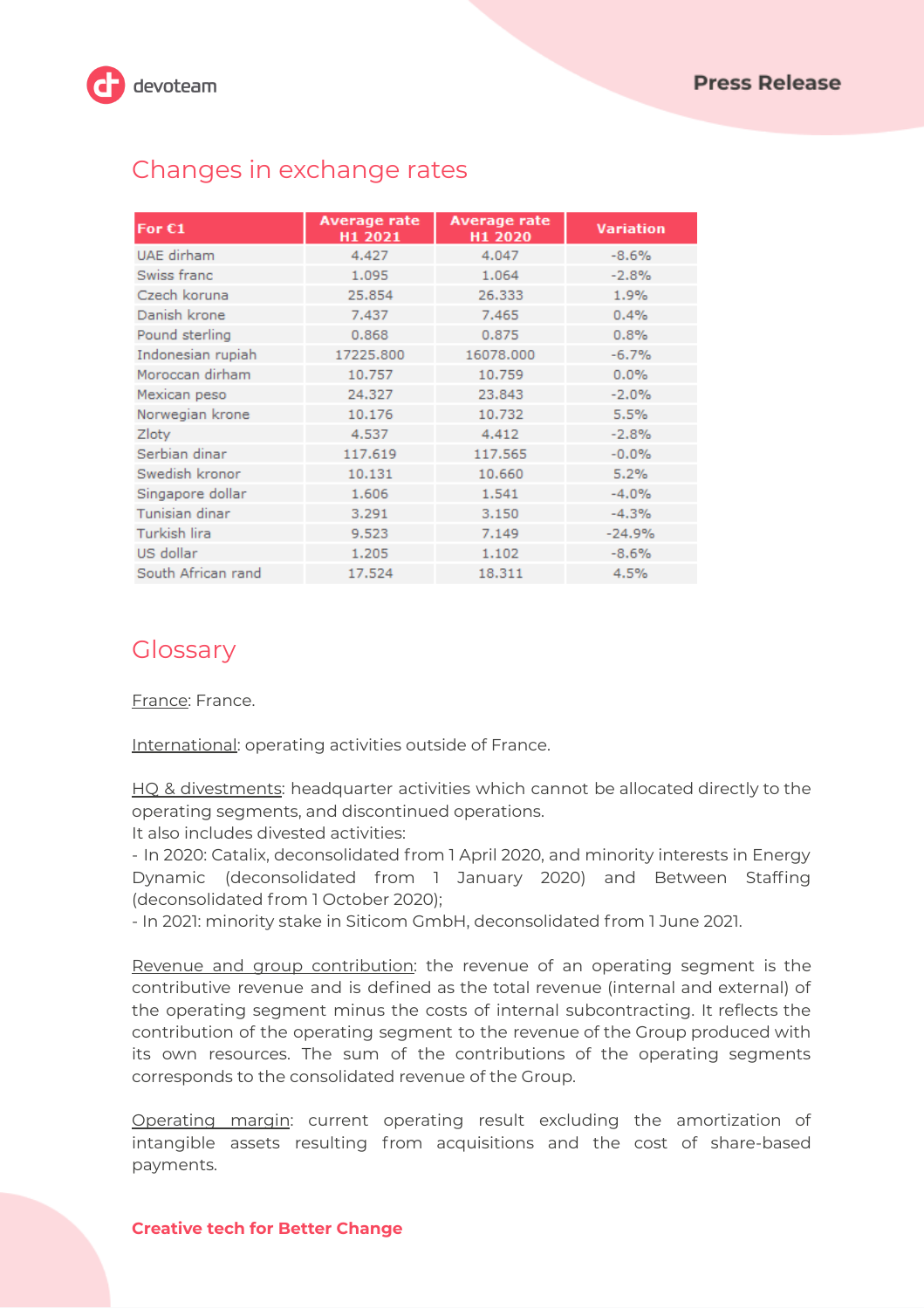

Like-for-like or l-f-l variation: variation at comparable perimeter and exchange rates. The currency impact is calculated by translating the accounts for year N of subsidiaries having a functional currency different from euro with N-1 exchange rates.

The impact of changes in the scope of consolidation is determined:

- for the year N acquisitions, by deducting from total revenue N, the amount of revenue generated during year N by the acquired entities;

- for the year N-1 acquisitions, by deducting from total revenue N, the amount of revenue generated during year N over the months during which the acquired entities were not consolidated in N-1;

- for the year N disposals, by deducting from total revenue N-1, the amount of revenue generated during year N-1 over the months during which the divested entities were no longer consolidated in N;

- for the year N-1 disposals, by deducting from total revenue N-1, the amount of revenue generated during year N-1 by the divested entities.

Utilization rate of resources: number of working days of billable employees that were billed to a client compared to the total number of available days excluding holidays.

Attrition rate: number of billable employees leaving the Group during the period compared to the average billable headcount over the same period.

Free cash flow: operating cash flow reduced by the acquisition of tangible and intangible assets. From 1 January 2019, the operating cash flow is restated from IFRS 16 "leases" to maintain the lease payments in operating cash flow.

Net cash (debt): cash position net of all financial debts, excluding debts related to operating leases under IFRS 16 "leases".